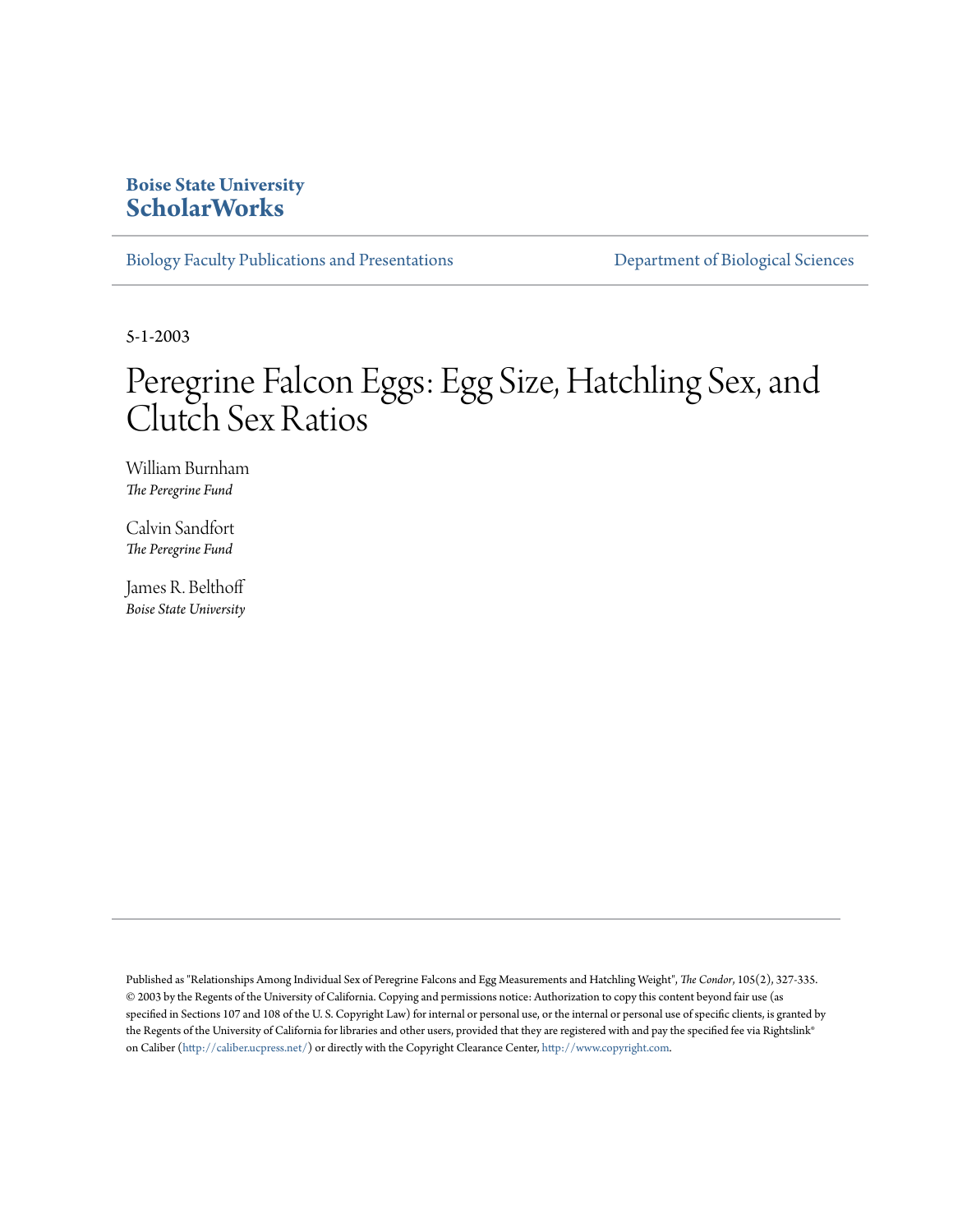# **PEREGRINE FALCON EGGS: EGG SIZE, HATCHLING SEX, AND CLUTCH SEX RATIOS**

**WILLIAM BURNHAM1,3, CALVIN SANDFORT' AND JAMES R. BELTHOFF2 'The Peregrine Fund, 5668 W. Flying Hawk Lane, Boise, ID 83709** 

**2Department of Biology and Raptor Research Center, Boise State University, Boise, ID 83725** 

**Abstract. Eggs (n = 367) collected from wild Peregrine Falcon (Falco peregrinus anatum) nests between 1976 and 1990 in Colorado and New Mexico were artificially incubated and hatched. We retrospectively examined these data for variation in egg length, breadth, and initial mass of hatchlings to resolve questions about relationships among egg size, chick size, and sex; and egg size related to first and second clutches and years. Egg length and breadth were significantly related to chick mass at hatching. Neither egg size nor hatchling mass were related to sex. Egg breadth slightly increased and then decreased over the years eggs were collected, which possibly reflects a re-established and then aging wild falcon population or other environmental variation. We also evaluated clutch sex ratios relative to theory based on sexual size dimorphism and local resource competition. Sex ratios did not significantly differ from 1:1 within first or second clutches separately or when combined. Thus, Peregrine Falcons in this population apparently did not skew clutch sex ratios in accordance with local resource competition or Fisherian theory.** 

**Key words: chick mass, clutch sex ratio, Colorado, egg size variation, Falco peregrinus anatum, New Mexico, Peregrine Falcon.** 

**Huevos de Halcones Peregrinos: Tamafio, Sexo de los Pichones y Proporci6n de Sexos en la Nidada** 

**Resumen. Huevos (n = 367) colectados de nidos silvestres de halcones peregrinos (Falco peregrinus anatum) entre 1976 y 1990 en Colorado y New Mexico fueron incubados artificialmente hasta eclosionar. Examinamos esos datos retrospectivamente en cuanto a la variaci6n en la longitud y ancho del huevo y el peso inicial de los pichones para contestar preguntas sobre las relaciones entre tamafio del huevo, tamafio del pich6n y sexo, y entre**  el tamaño del huevo con relación a primeras y segundas nidadas y años. La longitud y el **ancho del huevo estuvieron significativamente relacionados con la masa del pich6n al eclosionar. El tamafio del huevo y el peso del pich6n no estuvieron relacionados con el sexo.**  El ancho de los huevos aumentó ligeramente y luego disminuyó a través de los años en que los huevos se colectaron, lo que posiblemente refleja una población silvestre de halcones re-establecida y posteriormente senescente, u otro tipo de variación ambiental. También evaluamos la proporción de sexos en las nidadas con relación a la teoría basada en el **dimorfismo sexual de tamafio y la competencia local por recursos. Las proporciones de sexos no difirieron significativamente de 1:1 entre primeras o segundas nidadas separada**mente o de forma combinada. Por tanto, los halcones peregrinos en esta población aparentemente no sesgaron la proporción de sexos en sus nidadas de acuerdo a la competencia **local por recursos o a la teoria Fisheriana.** 

## **INTRODUCTION**

**In the mid-twentieth century, chlorinated-hydrocarbon-induced shell thinning resulted in high embryo mortality and low natural reproduction by wild falcons, endangering populations of some species (Peakall 1976). As part of the recovery effort for Peregrine Falcons (Falco peregrinus anatum), J. Craig, D. Berger, J. Enderson, W. Heinrich, and W. Burnham removed** 

**clutches of thin-shelled Peregrine Falcon eggs from eyries and replaced them with nestling falcons to bolster "natural" reproduction in the Rocky Mountains (Burnham et al. 1978, 1988). Thin-shelled eggs from first and second (induced) clutches were hatched in artificial incubators and resulting young were released into the wild (Burnham 1983, Burnham et al. 1988). This management action not only helped stem population declines but also provided opportunity to examine a large number of wild-laid Peregrine Falcon eggs and retrospectively examine relationships among eggs, clutches, chicks, sex-**

**Manuscript received 22 April 2002; accepted 9 December 2002.** 

**<sup>3</sup> E-mail: burnham@peregrinefund.org**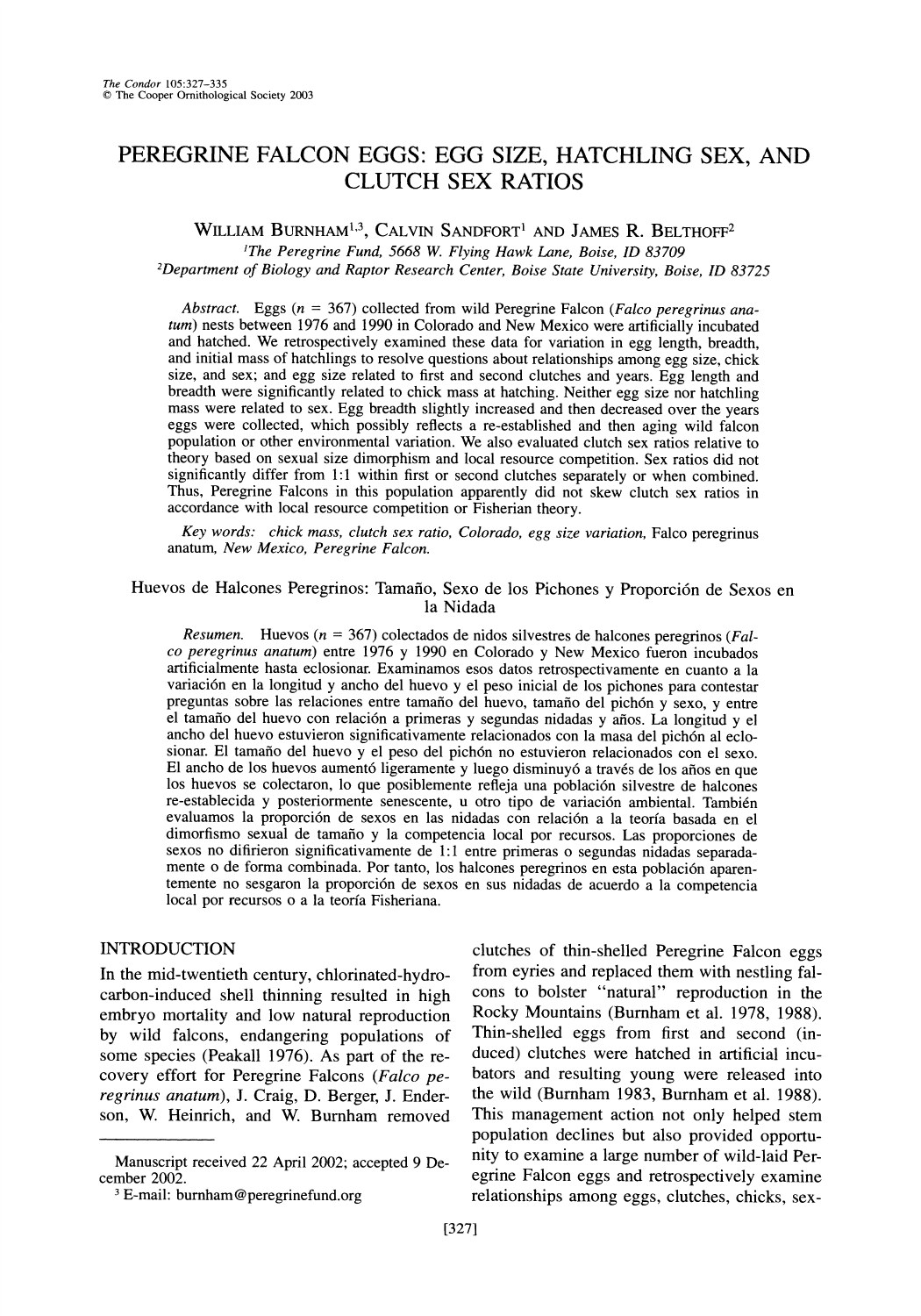**es, and years. Therefore, to help understand relationships among falcons and the chicks they produce, we asked (1) how was chick mass related to egg size, sex, and clutch number (first or second), (2) how did clutch sex ratios vary by clutch number or year, and (3) how did egg size vary by year of study?** 

**Recent studies have illustrated the ability of female birds to adjust both the primary (at laying) and secondary (at hatching) sex ratio of their clutches (Sheldon 1998), often in agreement with theories of adaptive sex allocation. Among these theories, Fisher (1958) hypothesized that investment in the sexes should be equal at the termination of parental care, and this results in sex ratios skewed toward the less costly sex. For many raptors, where females are larger than males, this predicts male-biased sex ratios at the end of parental investment. Secondly, when the offspring of one sex differentially compete with each other or with their parents for food or other resources, local resource competition is hypothesized. Such competition decreases their value to parents and leads to a bias toward the noncompeting sex (Clark 1978). Gowaty (1993) showed that within a variety of passerines, where males tend to be more philopatric, sex ratios often are skewed toward daughters. In contrast, among waterfowl where males disperse, sex ratios tend to favor sons (Gowaty 1993). In Peregrine Falcons, female fledglings disperse farther than males (Mearns and Newton 1984, Tordoff and Redig 1997, Restani and Mattox 2000) so, if local resource competition occurs, sex ratios should be skewed toward females in Peregrine Falcons. Local resource enhancement may occur when the philopatric sex helps or otherwise benefits parents, resulting in sex ratios biased toward the helping sex (Gowaty and Lennartz 1985, Emlen et al. 1986). In Seychelles Warblers (Acrocephalus sechellensis), individual parents bias the sex ratio of their offspring toward females (the principal helping sex) when on high-quality territories with few helpers, which is when additional helpers are expected to significantly increase reproductive success (Komdeur 1996). Such helping likely does not occur in Peregrine Falcons, so the selective pressures of local resource enhancement likely are not great. Finally, parental condition (Trivers and Willard 1973) also may affect offspring sex ratios. Under this notion, females in superior condition are expected to invest in the sex with** 

**a greater rate of reproductive returns, which in general means males; however, Olsen and Cockburn (1991) suggested that in species with reversed size dimorphism, female nestlings would benefit more from extra provisioning. Thus, their modification of Trivers and Willard's hypothesis suggests female-biased broods in Peregrine Falcons and other raptors, which indeed they found (Olsen and Cockburn 1991). Our study also allowed us to retrospectively evaluate sex-ratio variation in Peregrine Falcon clutches within the framework of these hypotheses.** 

### **METHODS**

**From 1973-1990, eggs laid by wild Peregrine Falcons were removed from cliff nest sites as clutches. Nest site locations varied among years. Females producing eggs were unmarked and probably differed over years when eggs were removed from the same sites. When more than one clutch was removed at the same site within a single year the laying female, because of time between clutch removal and renesting, was almost certainly the same bird. Most clutches had more than five days of incubation before removal, as determined by observation of females beginning incubation. Either artificial eggs or captive-hatched young falcons usually were substituted for removed eggs. On occasion, clutches were removed and not replaced with artificial eggs or young, causing falcons to lay a second clutch, which was again removed but then replaced with nestlings. Eggs were transported to laboratories in portable incubators by aircraft or vehicle and, upon arrival, were coded, weighed, measured (length and breadth), and artificially incubated as described by Burnham (1983). Eggs were measured to the nearest 0.01 mm with vernier calipers and to the nearest 0.01 g with a weighted balance or electronic scale. Fresh egg weight (calculated weight at laying) was calculated according to Hoyt (1979) and Burnham (1983). Upon hatching, the eggshell, chick, and residual cell contents were weighed to the nearest 0.01 g. Contents of eggs that failed to hatch were routinely analyzed for contaminant levels but are not reported here.** 

**Young were raised as described in Cade and Weaver (1983) and released into the wild by fostering to wild nesting pairs of Peregrine Falcons (Burnham et al. 1978) or by hacking (Sherrod et al. 1981). In 1976 and 1977 young were fostered into eyries before gender could be accu-**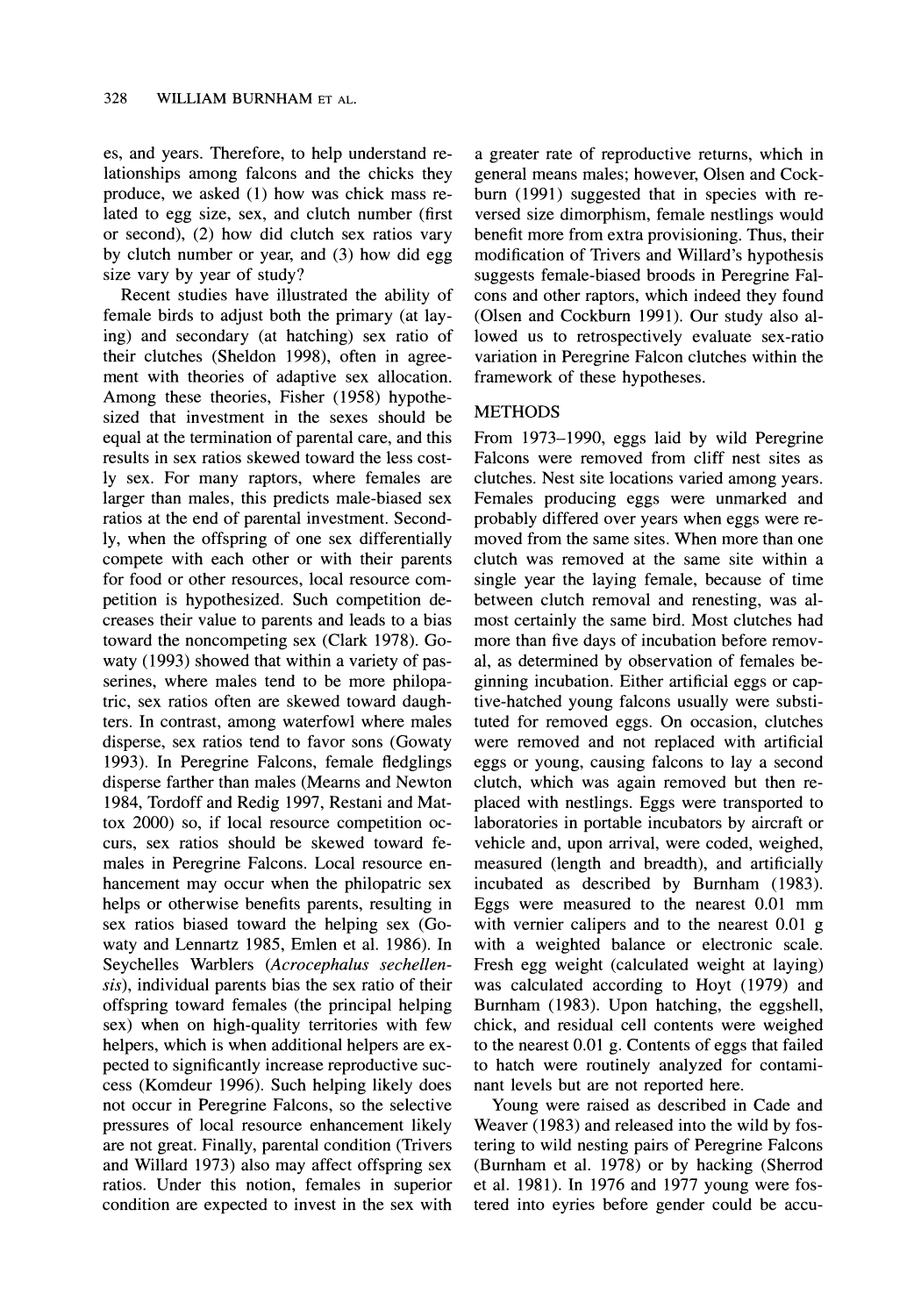**rately determined. Post-1977, prior to transport from the propagation facility, nestlings were banded with gender-specific U.S. Fish and Wildlife Service leg bands. Peregrine Falcons exhibit reverse size dimorphism, and sex could be accurately determined by size and appearance (head and beak shape and size, tarsus breadth, and foot size) at banding. From 1978 forward, young released by fostering were placed with wild adults at about 21 days after hatching. Young released by hacking were transferred to release sites at about 35 days of age.** 

## **STATISTICAL ANALYSIS**

**To assess relationships among egg and chick parameters, we used generalized linear models employing the Generalized Estimating Equations (GEE; Diggle et al. 1994) within PROC GEN-MOD in SAS software (SAS Institute Inc. 2000). Using the repeated statement within this procedure allowed for correlation among eggs**  within any site  $\times$  year combination; that is, eggs **from a clutch were not independent so this approach allowed for their clustering in the analysis. In addition, we assumed that error structure held no specific relationship with egg number (i.e., we imposed exchangeable structure on correlation matrix among the observations within each cluster), meaning that differences between eggs 1 and 2 were the same as 2 and 3, and so forth. This latter assumption was necessary because we could not determine laying sequence based on field protocols, so assignment of eggs number 1 through the total clutch size was arbitrary. Because it was not possible to determine the identity of nesting pairs each year, the analyses assume that different sites and different years represent independent observations. Collinearity among predictor variables was assessed prior to analyses using the diagnostic statistics in PROC REG (Allison 1999). Briefly, both Pearson correlation analyses and variance inflation factors (VIF) were evaluated. High corre**lations ( $r \sim 0.5$ ) and VIF values greater than 10 **generally indicate strong collinearity among predictor variables (Marquardt 1980). Finally, calculated weight at laying was highly correlated**  with both egg length ( $r = 0.61$ ,  $n = 366$ ,  $P <$ 0.001) and egg breadth  $(r = 0.91, n = 366, P)$ **< 0.001), as calculated weight at laying is calculated directly from egg length and breadth. In all cases results of models using calculated weight at laying were qualitatively similar to** 

**models using egg length and egg breadth as predictor variables. Thus, we report results of the latter models only.** 

**We analyzed clutch sex ratio in clutches for which we had complete data (i.e., all eggs hatched and sex was discernible for each hatchling). We considered clutches to be complete when within a clutch each of the eggs hatched and sex was discernible. To determine whether sex ratios deviated from a uniform distribution (1:1), we calculated proportion of males within the clutch and tested the null hypothesis that**  mean proportion of males  $= 0.50$  using the Wil**coxon signed-ranks test.** 

**We also examined trends in sex ratios for first and second clutches separately by regressing proportion of males against year while including clutch size as a covariate, calculating Durban-Watson statistics (Freund and Littell 1991) to rule out autocorrelation. Results are presented as**  means  $\pm$  SE throughout, and we accepted sig**nificance** at  $P < 0.05$ .

# **RESULTS**

Overall, 367 eggs ( $n = 306$  from first clutches and  $n = 61$  from induced, second clutches) were **collected between 1976 and 1990 from 28 sites located in Colorado and New Mexico. There**  were  $24.5 \pm 2.2$  eggs collected per year (range 11-41), representing  $3.9 \pm 0.2$  eggs per nest per **year, including second-clutch eggs (see below). The average number of eggs in first clutches was**   $3.3 \pm 0.1$  ( $n = 93$  nests). The mean number of **years during which eggs were collected from**  each site was  $3.3 \pm 0.5$  (range 1-10). Second **clutches were induced at 12 different sites (n =**  6 in one year;  $n = 6$  in two different years).

Eggs averaged  $52.2 \pm 0.1$  mm (range 48.2-56.5 mm) in length and  $41.4 \pm 0.1$  mm (range **36.8-44.2 mm) in breadth (n = 366 for each).**  Calculated weight at laying was  $49.1 \pm 0.2$  g **(range 36.2-57.9 g; n = 366). The average mass**  of emerging chicks was  $34.7 \pm 0.2$  g (range **23.7-40.7 g; n = 154). Sex was determined for birds from 232 eggs, of which 100 were females and 132 were males. Sex of birds from 135 eggs (116 from first clutch and 19 from second) was not identified because eggs either did not hatch or young were released before sex could be accurately determined.** 

#### **INFLUENCES ON CHICK MASS**

**We examined relationships between chick mass at hatching and egg length, egg breadth, sex, and**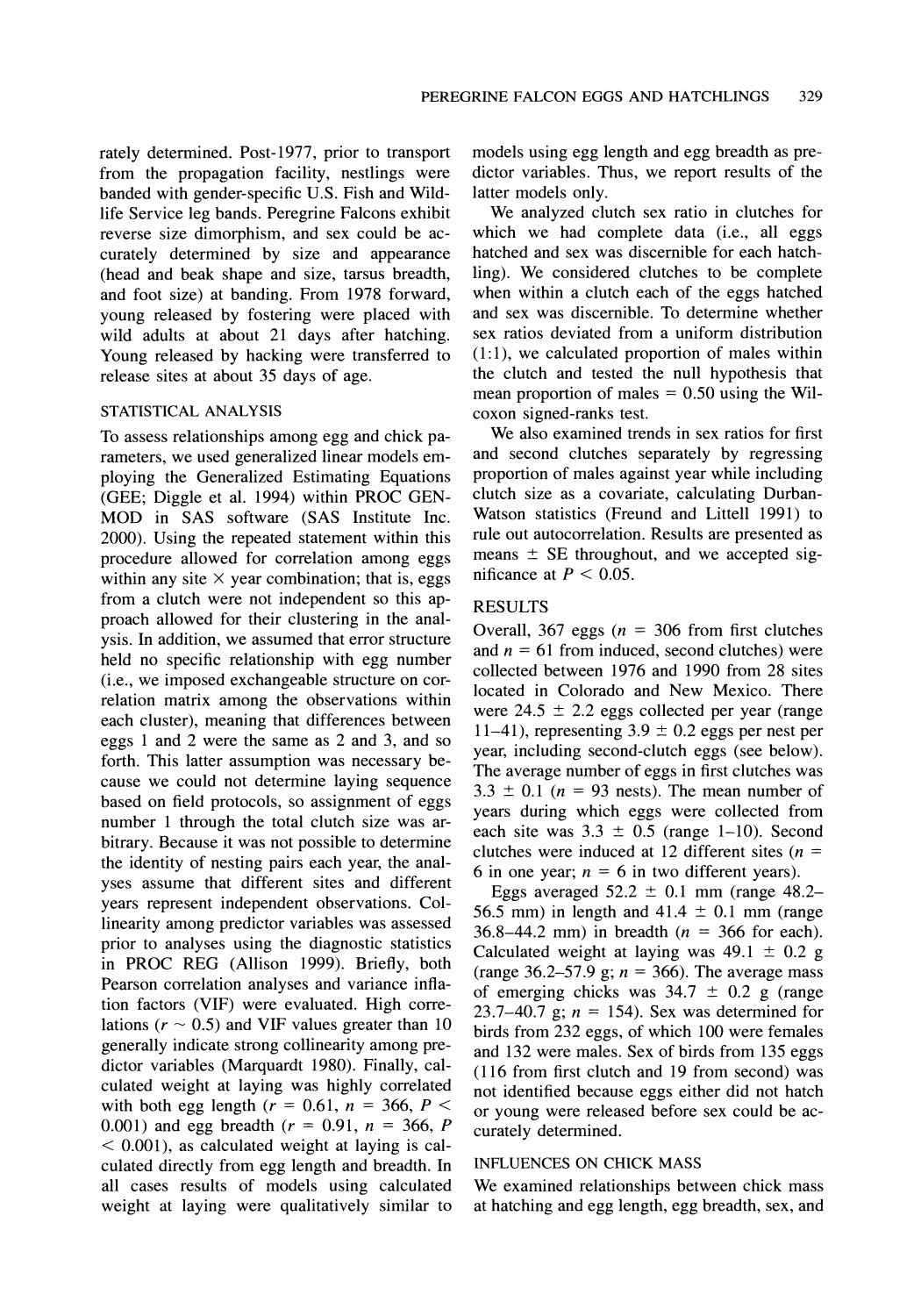

**FIGURE 1. Relationship between egg length and egg breadth for 366 Peregrine Falcon eggs collected from wild nests and incubated in captivity (1976-1990). These two variables were only weakly (although significantly) related, so both were used in subsequent multiple regression analyses as explanatory variables.** 

**clutch number. Although the first two of these predictor variables (length and breadth) were significantly correlated, the relationship between**  them was quite weak ( $r = 0.24$ ,  $n = 366$ ,  $P <$ **0.001; Fig. 1), and the low P-value likely reflects the large sample of eggs. Regression diagnostics indicated little collinearity (VIF <1.3 for both) between these two variables. Therefore, regression models included both egg length and egg breadth without further concern about their collinearity.** 

**Egg length and egg breadth both were significantly related to chick mass at hatching (Table 1), and this was especially true for the latter (Fig. 2). Larger chicks hatched from larger eggs, both in terms of length and breadth. Specifically, for each 1-mm increase in length, on average** 



**FIGURE 2. Mass of newly hatched Peregrine Falcon chicks as a function of (a) egg length and (b) egg**  breadth;  $n = 157$  in each case. Lines are for heuristic **purposes based on simple linear regression; see Table 2 for results of multivariate analysis.** 

**there was a corresponding 0.54-g increase in chick mass (Table 1). Similarly, for each 1-mm increase in breadth, there was a corresponding 1.70-g average increase in chick mass. Overall, males weighed 34.8 0.3 g (range 28.4-40.2** 

**TABLE 1. Results of multiple linear regression using Generalized Estimating Equations (GEE) and the identity link function for relationship between Peregrine Falcon chick mass at hatching (g) and egg length (mm), egg breadth (mm), sex, and clutch number (first or second). The GEE accounted for individual eggs clustered within nests using exchangeable correlation structure, and the analysis was based on 156 eggs where chick mass, sex, egg length, and egg breadth were known. Zeros indicate class variables serving as reference categories. Note that chick mass increased with both egg length and egg breadth. Additionally, relative to second clutches, chick mass at hatching was greater in first clutches.** 

| Parameter       | df | Estimate | SЕ   |         |         |
|-----------------|----|----------|------|---------|---------|
| Intercept       |    | $-64.77$ | 4.86 | $-13.3$ | < 0.001 |
| Egg breadth     |    | 1.70     | 0.07 | 23.2    | < 0.001 |
| Egg length      |    | 0.54     | 0.08 | 6.4     | < 0.001 |
| Sex female      |    | 0.01     | 0.20 | 0.0     | 0.99    |
| Sex male        |    | 0.00     | 0.00 |         |         |
| First clutches  |    | 0.80     | 0.25 | 2.2     | 0.02    |
| Second clutches |    | 0.00     | 0.00 |         |         |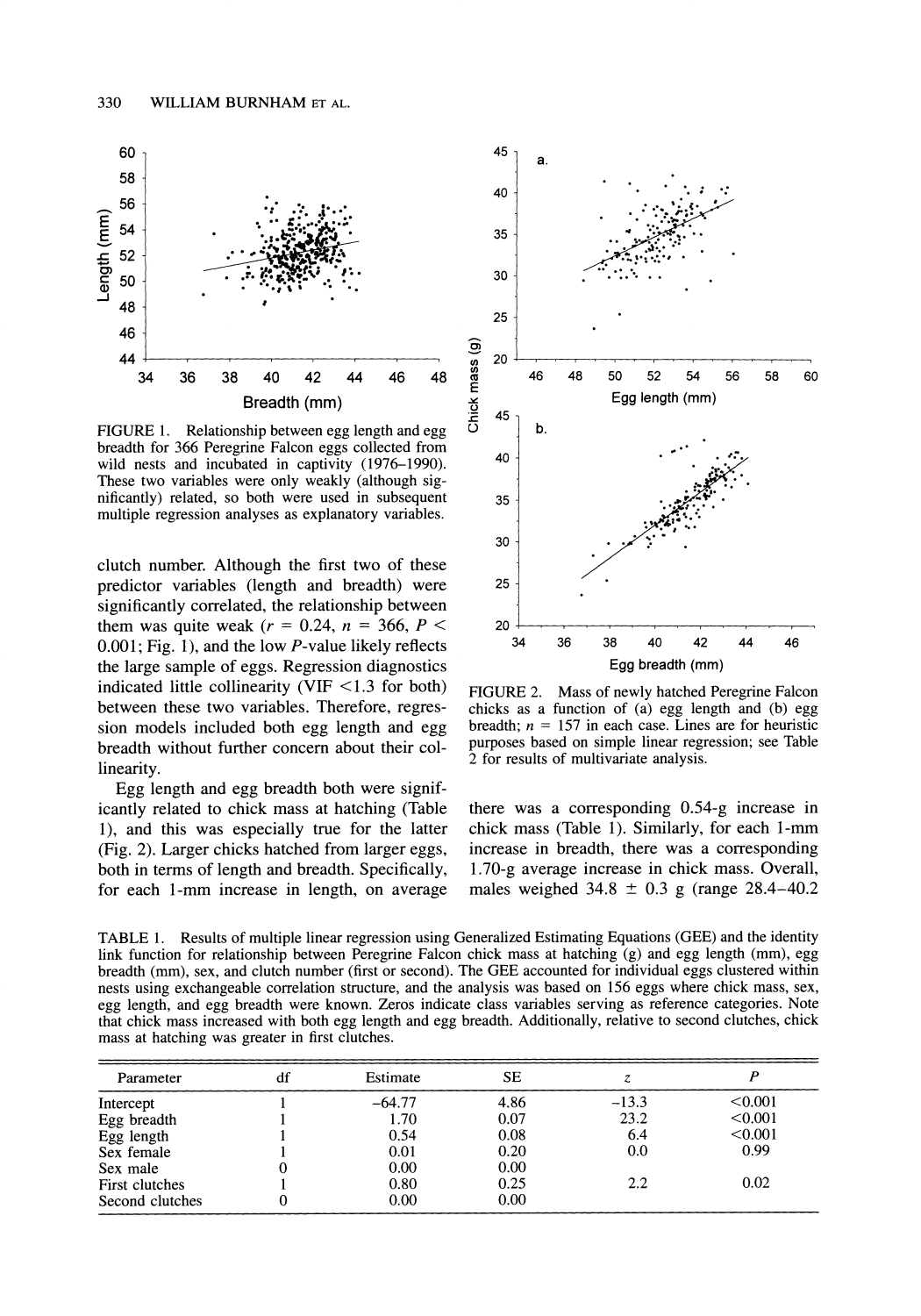**TABLE 2. Results of logistic regression using Generalized Estimating Equations (GEE) for relationship between chick sex and egg length (mm), egg breadth (mm), and clutch number (first or second) for Peregrine Falcon eggs collected from the wild and hatched in captivity. Odds of being male were modeled. The GEE accounted for individual eggs clustered within nests using exchangeable correlation structure, and the analysis was based on 227 eggs where chick sex, egg length and breadth, and clutch number were known. Zeros indicate class variable serving as reference category.** 

| Parameter       | df | Estimate | <b>SE</b> |        |      | Odds<br>ratio |
|-----------------|----|----------|-----------|--------|------|---------------|
| Intercept       |    | 1.91     | 5.42      | 0.3    | 0.78 |               |
| Egg breadth     |    | $-0.17$  | 0.14      | $-1.2$ | 0.22 | 0.84          |
| Egg length      |    | 0.10     | 0.22      | 0.8    | 0.40 | 1.11          |
| First clutches  |    | 0.27     | 0.34      | 0.8    | 0.43 | 1.31          |
| Second clutches | 0  | 0.00     | 0.00      |        |      |               |

 $g$ ;  $n = 84$ ) and females weighed 34.4  $\pm$  0.4 g **(range 23.7-40.7 g; n = 73) at hatching, but mass at hatching was not significantly different by sex (Table 1). Finally, relative to eggs from**  second clutches (33.1  $\pm$  0.6 g, n = 25), chick **mass was greater in eggs from first clutches**   $(35.0 \pm 0.3 \text{ g}, n = 133; \text{ Table 1}).$ 

#### **SEX RATIO**

**We examined relationships among egg measures and sex to uncover potential predictors of chick sex. GEE modeling indicated that the odds of being male were not related to egg length, egg breadth, or clutch number (Table 2). Therefore, nothing we measured about wild-laid eggs in first or second clutches was a useful predictor of Peregrine Falcon chick sex.** 

**For first clutches, there were 80 females and 110 males identifiable from eggs collected at 77 individual nests. There were 29 clutches for** 



**FIGURE 3. Sex ratio (proportion of males) in first (n = 29) and second (n = 10) clutches of Peregrine Falcon eggs where sex was discernible for all eggs within a clutch. Proportion of males did not differ from 0.5 for either first or second clutches.** 

**which sex was known for all eggs within the clutch. These clutches spanned the years 1978- 1990 and contained one egg (n = 2), two eggs**   $(n = 2)$ , three eggs  $(n = 8)$ , and four eggs  $(n = 1)$ **17). Of these, 19 contained both males and females (Fig. 3). Of the 10 single-sex clutches, five contained all males, and five contained all females (Fig. 3). The overall proportion of males**  was  $0.55 \pm 0.06$ , which did not differ signifi**cantly from 0.50 (Wilcoxon signed-rank test: T**   $= 26.5, P = 0.42$ .

Eggs  $(n = 61)$  from second clutches were ob**tained during 10 different years (1976-1989). Ultimately sex was discernible for 42 of these eggs (22 males, 20 females), and 10 second clutches (two 2-egg and eight 3-egg clutches) provided complete information about sex of chicks (these were collected in 1978-1988). The proportion of males in complete second clutches**  was  $0.59 \pm 0.10$ , which also did not differ sig**nificantly from that expected under a uniform distribution (Wilcoxon signed-rank test: T =**  11.5,  $P = 0.19$ ).

**There was no relationship between first-clutch sex ratio as measured by proportion of males and year of study while accounting for clutch**  size  $(F_{2,26} = 1.1, P = 0.34; Fig. 4)$ . For second **clutches, however, the proportion of males in**creased with time (*proportion males*  $= -4.16 +$  $0.06(year) - 0.05$  (clutch size);  $F_{2,7} = 6.8$ ,  $P =$ **F2,7 0.02), although this relationship was largely driven by small sample size and by two specific nests in the sample: one in 1978 with no males, and another in 1988 with only males (Fig. 4).** 

#### **EGG SIZE BY YEAR AND CLUTCH**

**When we evaluated trends in egg length and egg breadth over the years of study, the relationship**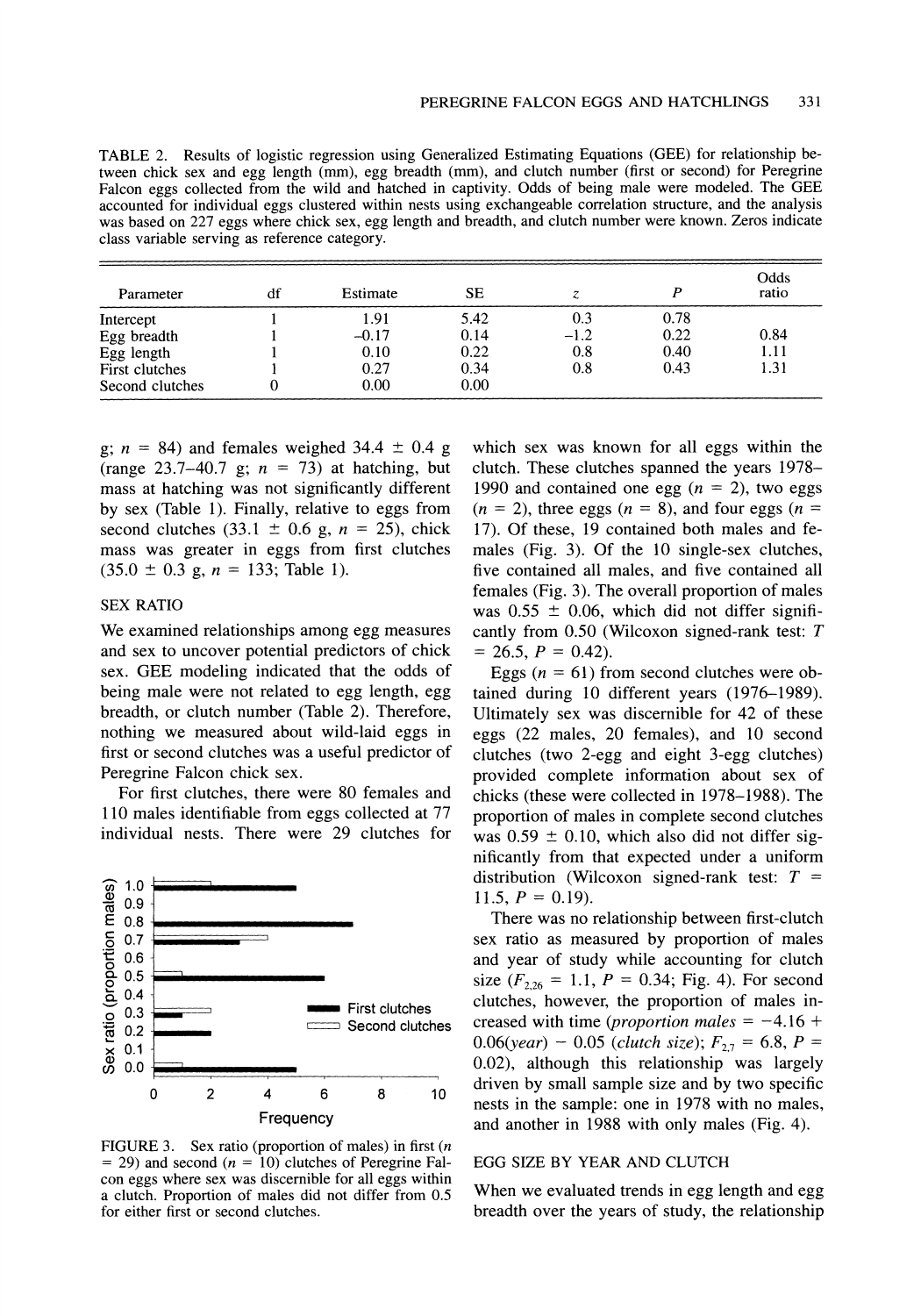

**FIGURE 4. Relationship between sex ratio (proportion males) and year of study (1977-1990) for first (n = 29) and second (n = 10) clutches of Peregrine Falcons where sex was discernible for all eggs within a clutch. Regression lines are for illustration; see text for multiple regression results. There was no relationship between sex ratio and year for first clutches, but sex ratio in second clutches increased during the study period.** 

**was more linear for length than for breadth (Fig. 5). Thus, we modeled the latter relationship by fitting a quadratic term, which was significant (Table 3); fitting cubic terms did not improve model fit. The relationship between egg length and year (Fig. 5) was not significant (Table 3).**  Similarly, eggs in first clutches  $(52.3 \pm 0.1 \text{ mm})$ ,  $n = 306$ ) were no longer than eggs in second clutches  $(52.1 \pm 0.2 \text{ mm}, n = 61, \text{ Table } 3)$ .

**In contrast to egg length, egg breadth varied significantly by year and between first and second clutches (Table 3). Egg breadth tended to increase in the early years of this study but then declined in later years (Fig. 5). Moreover, eggs were significantly broader in first clutches (41.5**   $\pm$  0.1 mm,  $n = 305$  compared with second clutches  $(40.9 \pm 0.2 \text{ mm}, n = 61; \text{ Table } 3).$ 

#### **DISCUSSION**

**Larger Peregrine Falcon chicks hatched from larger eggs, but no relationship between chick mass at hatching and sex of chicks could be determined. Differences in body size related to gender must therefore arise sometime later, as average mass for fully grown F. p. anatum is**  992  $\pm$  12 g (n = 7) for females and 616  $\pm$  18 **g (n = 7) for males (C.S., unpubl. data). Only chick mass was assessed, and no other measurements of size were taken at hatching or during growth of chicks. Egg length and breath also** 



**FIGURE 5. Relationship between (a) length and (b)**  breadth (mean  $\pm$  SE) of Peregrine Falcon eggs and **year of study (1976-1990). Egg length did not differ between first and second clutches, so overall means are presented. Because breadth differed by clutch, means for first and second clutches are denoted in (b). Number of eggs measured by year is indicated. In (b), number of first-clutch eggs measured is above the error bars, and number of second-clutch eggs measured is below error bars. See Table 3 for results of analysis of trend over the study period.** 

**were poor predictors of chick sex. In fact, we detected nothing about eggs that was useful in determining sex of chicks.** 

**These results differ from those reported for American Kestrels (F. sparverius) by Anderson et al. (1997). They found that eggs producing males were significantly larger than eggs producing females, and they speculated that laying females may thus control not only egg size but also sex of their offspring. The larger size of male eggs was interpreted as adaptive compensation in favor of the survival of nestling males in sibling competition, as males are the smaller sex (Anderson et al. 1997). Larger eggs of males also are found in White-crowned Sparrows (Zonotrichia leucophrys oriantha), which Mead et al. (1987) interpreted along the lines of Trivers and Willard (1973). Because reproductive success is more variable in males, female Whitecrowned Sparrows in good condition are expected to facultatively manipulate allocation in**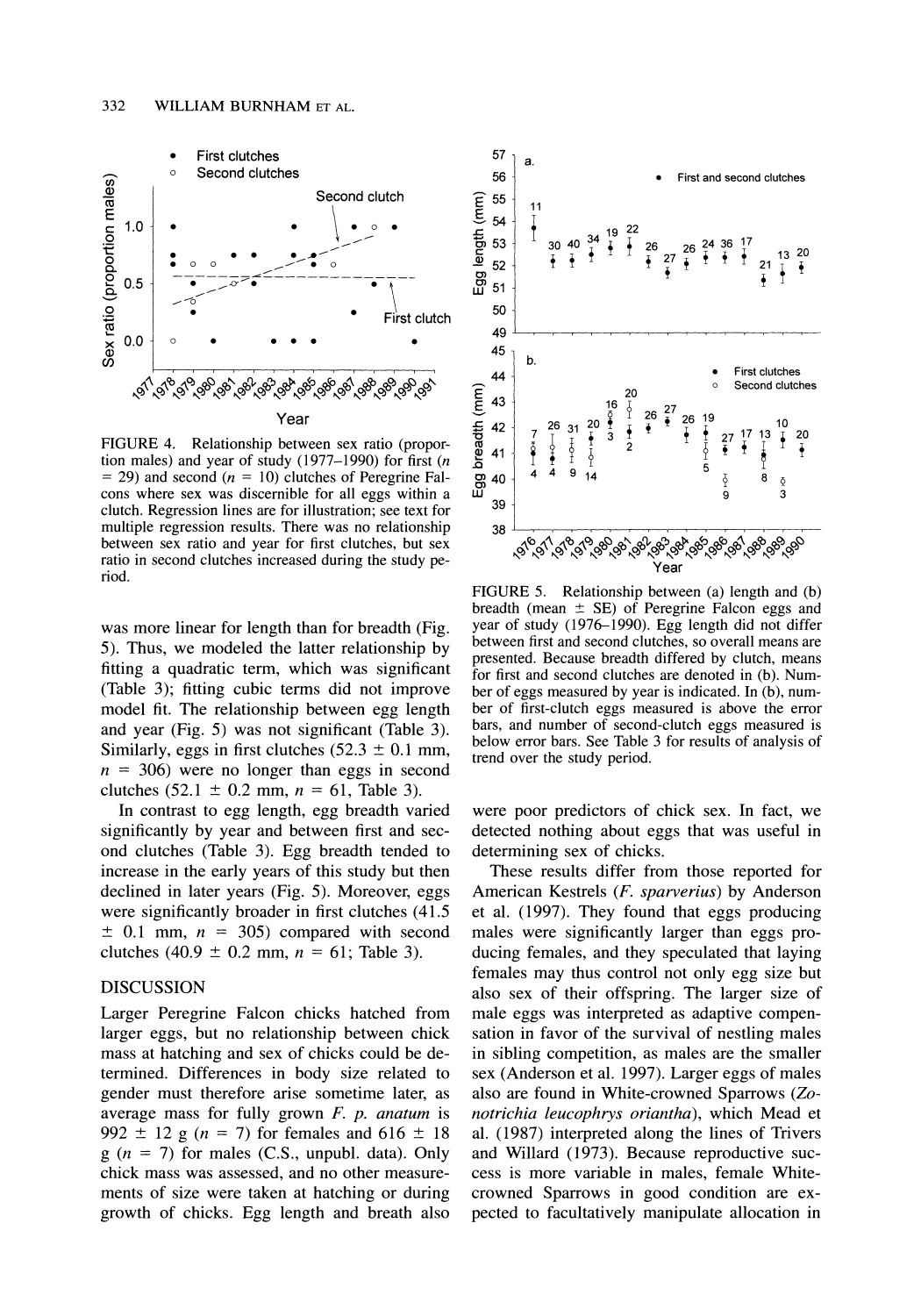| Parameter       | df | Estimate | <b>SE</b> | Z.     | $\boldsymbol{P}$ |
|-----------------|----|----------|-----------|--------|------------------|
| Egg Length      |    |          |           |        |                  |
| Intercept       |    | 56.09    | 2.84      | 19.8   | < 0.001          |
| Year            |    | $-0.05$  | 0.03      | $-1.4$ | 0.16             |
| First clutches  |    | 0.16     | 0.28      | 0.6    | 0.56             |
| Second clutches | 0  | 0.00     | 0.00      |        |                  |
| Egg Breadth     |    |          |           |        |                  |
| Intercept       |    | $-93.59$ | 48.79     | $-1.9$ | 0.06             |
| Year            |    | 3.26     | 1.18      | 2.8    | 0.005            |
| $Year^2$        |    | $-0.02$  | 0.01      | $-2.8$ | 0.006            |
| First clutches  |    | 0.54     | 0.13      | 4.2    | < 0.001          |
| Second clutches | 0  | 0.00     | 0.00      |        |                  |

**TABLE 3. Results of multiple linear regression using Generalized Estimating Equations (GEE) examining relationships between (1) egg length and (2) egg breadth and year of study (1976-1990) and clutch number for Peregrine Falcon eggs collected from wild nests and hatched in captivity. Analyses were based on 366 eggs where egg length and breadth and clutch number were known. As relationship between egg breadth and year was not linear, a quadratic term also was modeled (see text).** 

**favor of males, and this can be facilitated by diverting more resources into male eggs (Mead et al. 1987). Because male House Sparrows (Passer domesticus) in good condition may attain higher reproductive success than females, for example through polygyny and extra-pair paternity, Cordero et al. (2000) also interpreted larger male eggs in this species as adaptive extra investment by females in sons. In contrast to these studies, we found no evidence that egg size varied between males and females in Peregrine Falcons from wild-laid eggs from the southern Rocky Mountain states.** 

**Our study determined sex for 190 chicks that hatched from eggs in first clutches, of which 80 were females and 110 were males. When these data are subjected to ordinary chi-square analysis, the null hypothesis of a uniform distribution is rejected**  $(\chi^2) = 4.7$ ,  $P = 0.03$ . However, **one potential limitation with this approach is the nonindependence of offspring sexes within broods. As Krackow and Tkadlec (2001) discussed, pooling broods for straightforward chisquare analysis of offspring sex ratios results in potential pseudoreplication. This is the logic that prompted us to analyze relationships among egg parameters in the current study using the GEE approach, which handled clustered observations. Thus, to avoid potential pseudoreplication in the analysis of Peregrine Falcon sex-ratio data, we calculated each clutch sex ratio as an individual datum. When doing so, we detected no deviation from a 50:50 sex ratio. These results are consistent with those of Newton and Mearns (1988)** 

**who examined 133 Peregrine Falcon broods in south Scotland and found that among nearly fledged young, the sex ratio did not differ from unity. Similarly, during a long-term study of Peregrine Falcons in Greenland in which 1846 nestlings were banded between 1972 and 1998, W. Mattox (pers. comm.) reported 870 males, 897 females, and 79 nestlings of undetermined sex (eyries were visited when nestlings were too young to determine sex). This must be one of the largest data sets for a wild population of medium-sized falconiforms, and the results suggest the lack of a skew. These and our own results do however contrast with those of Olsen and Cockburn (1991), who reported significantly female-biased sex ratios for Australian Peregrine Falcons and other falconiforms. They suggested that such data fit a modified version of the Trivers and Willard (1973) hypothesis in that parents in good condition invested in the sex that would benefit from extra provisioning (i.e., the larger females). However, those results, as well as others cited above, are based on ordinary chisquare analysis, where any effects of nonindependence of eggs or nestlings within clutches remain unknown.** 

**Thus, we cannot reject the null hypothesis that brood sex ratios were 1:1 in first or second clutches of Peregrine Falcons in the current study. Gowaty (1993) discussed the fact that the lack of statistically significant differences from a 50:50 sex ratio may have obscured biologically interesting phenomena associated with sexratio variation in birds when describing potential**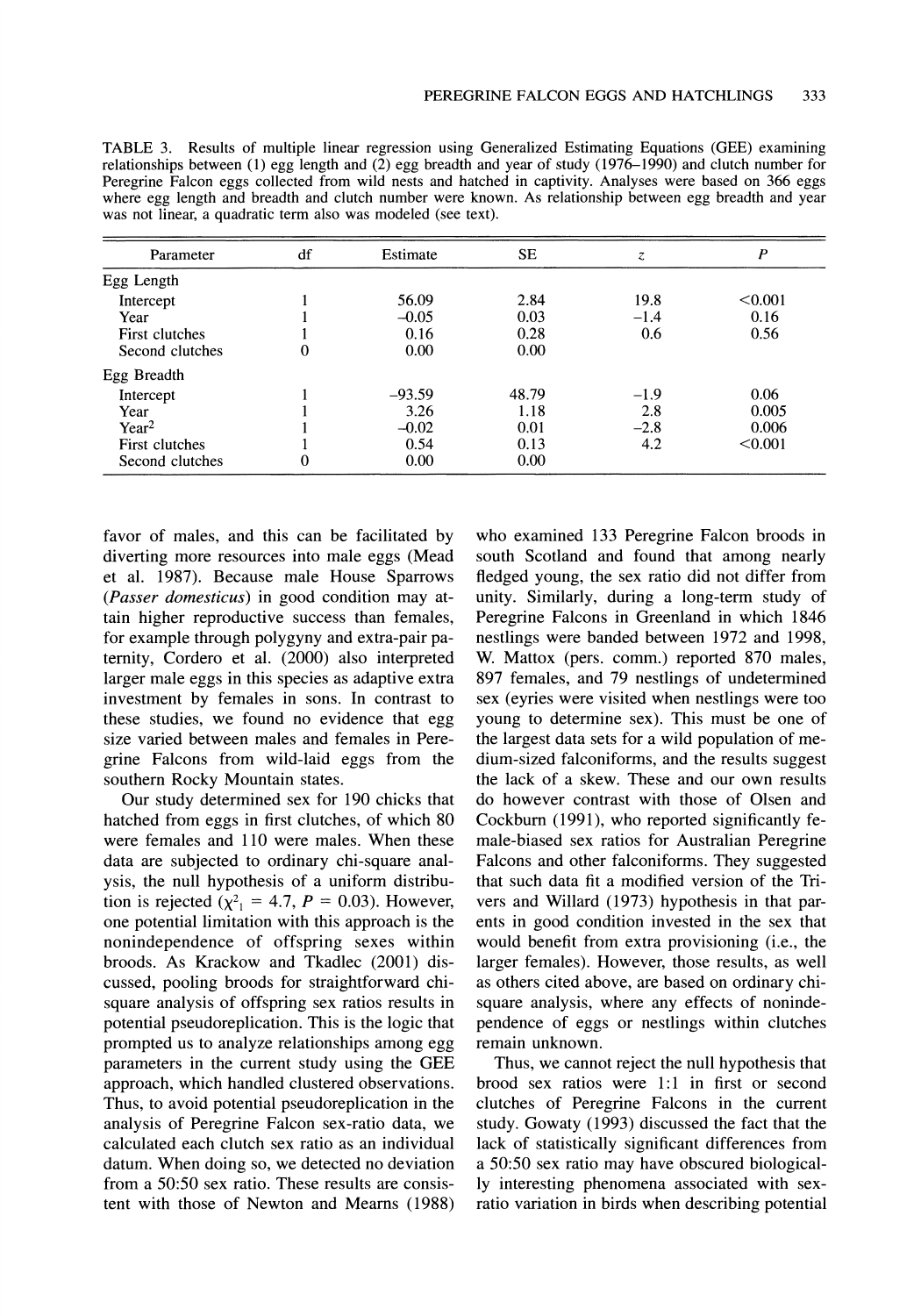**effects of local resource competition on passerine and anseriform sex ratios. For example, she found that passerine sex ratios across species tended to be slightly rather than significantly female biased, whereas sex ratios among many waterfowl species were slightly biased toward males. However, even when considering mean proportion of males per brood (0.56 and 0.59 for first and second clutches, respectively) in Peregrine Falcons in the current study, our results are not consistent with the local resource competition hypothesis. This hypothesis predicts sex-ratio skews (statistically significant or otherwise) toward the dispersing sex, which in Peregrine Falcons is young females. However, because of reverse size dimorphism, a skew toward males may be expected under Fisherian theory (Fisher 1958). Because adult females never were captured during this study, we cannot evaluate effects of female body condition on offspring sex ratios as predicted by Trivers and Willard ANDERSON D (1973).** 

**Mass at hatching was significantly greater for chicks from first clutches. Moreover, egg breadth and mass also were significantly larger for first-clutch eggs than second. As egg size**  reflected chick mass, this result is predictable. Ir  $\rightarrow$  BURNHAM, W., J. CRAIG, J. H. ENDERSON, AND W. R. **addition, eggs in third clutches laid by captive Peregrine Falcons are smaller still (Burnham et al. 1984) despite having access to a consistent level of food throughout reproduction. Thus, BURNHAM, W. A., J. H. ENDERSON, AND T. J. BOARD-<br>MAN. 1984. Variation in Peregrine Falcon eggs. size differences in both eggs and hatchlings between clutches likely result from clutch sequence rather than seasonality or food availability.** 

**Egg breadth varied by year, increasing in early years, and then decreasing in later years. There was also a gradual, but not significant, decrease in egg length over the period of egg collection. Burnham et al. (1984) reported egg size decreased over the years captive Peregrine Falcons laid. One possibility is that the initial size increase followed by gradual decline in egg size in the wild Peregrine Falcons that we report**  $\rightarrow$  **CORDERO, P. J., S. C. GRIFFITH, J. M. APARICIO, AND D. here reflects a population of young females newly established by restoration efforts. As this population aged during the period eggs were collected, females eventually laid smaller eggs. Alternatively, annual environmental influences could have affected mean egg size across the study period.** 

**The information we report is unique for wild raptors because we know which egg a particular** 

**young came from and that young's sex. We conclude that larger chicks hatch from larger eggs, but egg size is unrelated to hatchling sex. Finally, because clutch sex ratios did not differ significantly from 1:1, Peregrine Falcons in this population apparently did not skew clutch sex ratios in accordance with local resource competition or Fisherian theory.** 

# **ACKNOWLEDGMENTS**

We wish to thank L. Bond, T. Cade, D. Dobkin, I. **Newton, and two anonymous referees for comments that improved our manuscript. We also thank Laura Bond for discussions about and assistance with statistical analyses. The Peregrine Fund, Inc. supported this research.** 

#### **LITERATURE CITED**

- **ALLISON, P. D. 1999. Logistic regression using the SAS system: theory and application. SAS Institute,**
- **ANDERSON, D. J., J. REEVE, AND D. M. BIRD. 1997. Sexually dimorphic eggs, nestling growth and sibling competition in American Kestrels Falco sparverius. Functional Ecology 11:331-335.**
- **BURNHAM, W. 1983. Artificial incubation of falcon eggs. Journal of Wildlife Management 47:158- 168.** 
	- **HEINRICH. 1978. Artificial increase in reproduction of wild Peregrine Falcons. Journal of Wildlife Management 42:625-628.**
	- **MAN. 1984. Variation in Peregrine Falcon eggs. Auk 101:578-583.**
	- **BURNHAM, W. A., W. HEINRICH, C. SANDFORT, E. LE-VINE, D. O'BRIEN, AND D. KONKEL. 1988. Recovery effort for the Peregrine Falcon in the Rocky Mountains, p. 565-574. In T J. Cade, J. H. Enderson, C. G. Thelander, and C. M. White [eds.], Peregrine Falcon populations: their management and recovery. The Peregrine Fund, Boise, ID.**
	- **CADE, T. J., AND J. D. WEAVER. 1983. Falcon propagation: a manual on captive breeding. The Peregrine Fund, Ithaca, NY**
	- **CLARK, A. B. 1978. Sex ratio and local resource competition in a prosimian primate. Science 201:163- 165.**
	- T. PARKIN. 2000. Sexual dimorphism in House **Sparrow eggs. Behavioral Ecology and Sociobiology 48:353-357.**
	- **DIGGLE, P. J., K. Y LIANG, AND S. L. ZEGER. 1994. The analysis of longitudinal data. Oxford University Press, New York.**
	- **EMLEN, S. T., J. M. EMLEN, AND S. A. LEVIN. 1986. Sex-ratio selection in species with helpers-at-thenest. American Naturalist 127:1-8.**
	- **FISHER, R. A. 1958. The genetical theory of natural selection. Oxford University Press, Oxford, UK.**